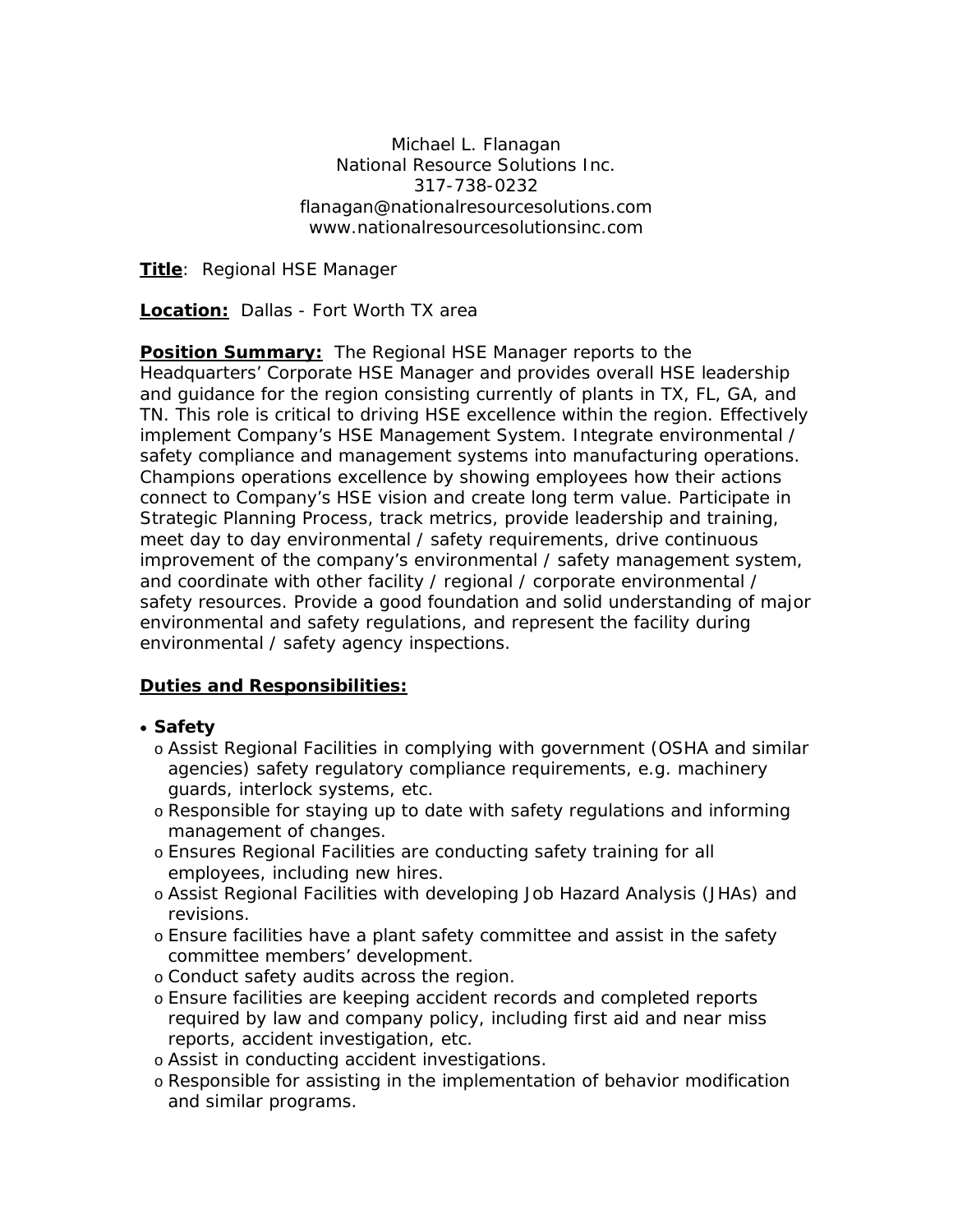- o Assist Regional Facilities in development of procedures to comply with all government safety and corporate safety programs, e.g., energy control, confined space, emergency evacuation and fire drill, hearing conservation, personal protective equipment, powered industrial trucks, contractor safety, and other programs.
- o Maintain monthly accident analysis for facilities in the region.
- o Assist in setting facility safety goals, e.g. Zero Accident Goal
- o Attend and participate in all corporate, insurance, government, Fire Marshall, etc. safety inspections.
- o Attend safety conferences and seminars to improve safety knowledge and skills.

## • **Environmental**

- o Assists with environmental permits (air, water, wastewater, and hazardous waste) includes: renewals, required reporting, permit modifications, and required notifications.
- o Conduct environmental audits across the region.
- o Assist facilities in competing reports required by permits and coordinating monthly, quarterly, and yearly HSE compliance forms to facility and corporate management.
- o Assists Regional Facilities with the research for new applicable information via internet searches, seminars, and conferences.
- o Assists Regional Facilities with maintaining all required environmental policies, procedures, and plans and any environmental concerns.
- o Assists Regional Facilities with customer requests regarding chemical use and product content, hazardous industrial waste disposal.
- o Assists Regional Facilities with participation in the environmental stewardship initiative programs.
- o Responsible for liaising with industrial trade associations and government agencies and for staying up to date with regulatory changes and technology.

## **Education and experience required:**

- Bachelor's degree in safety, environmental, chemical, or related science field preferred.
- Minimum of 2 years environmental management experience in an industrial/manufacturing environment.
- Minimum of 5 years safety and environmental management experience directly employed full-time in an industrial manufacturing environment.
- Experience with HSE Management in multiple sites

## *Required Attributes:*

- Interpersonal skills to engage at all levels to build rapport throughout the organization.
- Strong influencing skills with the courage to confidently express an independent point of view.